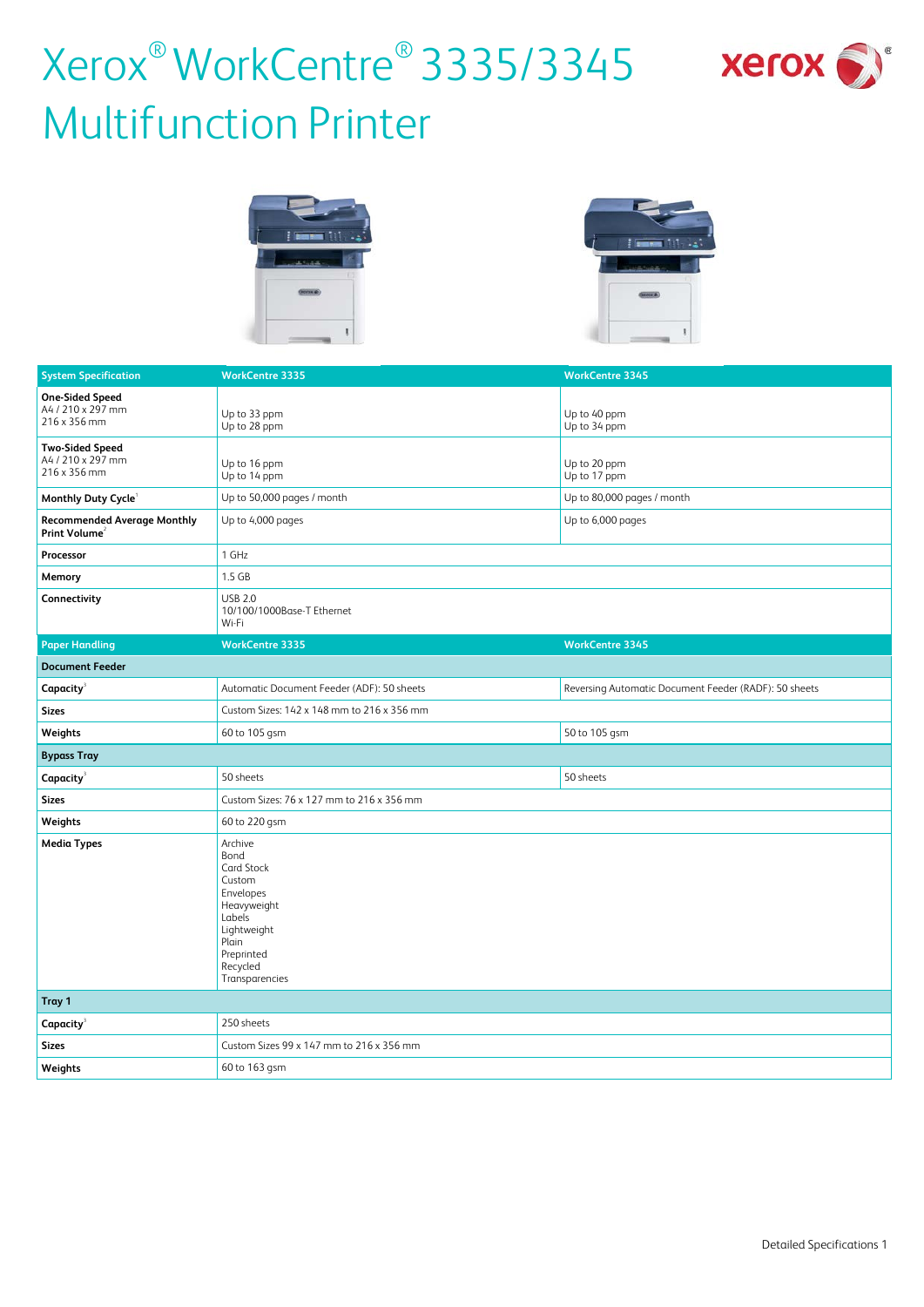| Tray 1                                                    |                                                                                  |                                      |
|-----------------------------------------------------------|----------------------------------------------------------------------------------|--------------------------------------|
| <b>Media Types</b>                                        | Archive<br>Bond<br>Card Stock<br>Heavyweight<br>Lightweight<br>Plain<br>Recycled |                                      |
| <b>Additional Tray</b>                                    |                                                                                  |                                      |
| Capacity <sup>3</sup>                                     | 550 sheets                                                                       |                                      |
| <b>Sizes</b>                                              | Custom Sizes: 76 x 127 mm to 216 x 356 mm                                        |                                      |
| Weights                                                   | 60 to 163 gsm                                                                    |                                      |
| <b>Media Types</b>                                        | Archive<br>Bond<br>Card Stock<br>Heavyweight<br>Lightweight<br>Plain<br>Recycled |                                      |
| <b>Total Capacity</b>                                     |                                                                                  |                                      |
| <b>Device Standard Capacity<sup>3</sup></b>               | 300 sheets                                                                       |                                      |
| <b>Device Total Capacity</b>                              | 850 sheets                                                                       |                                      |
| <b>Paper Output</b>                                       |                                                                                  |                                      |
| Output Capacity <sup>3</sup>                              | 150 sheets                                                                       |                                      |
| <b>Automatic 2-Sided</b>                                  | Standard                                                                         |                                      |
| <b>Device Specification</b>                               | <b>WorkCentre 3335</b>                                                           | <b>WorkCentre 3345</b>               |
| <b>Electrical Requirements</b>                            |                                                                                  |                                      |
| Europe                                                    | 220-240 VAC +/- 10%, 50/60 Hz +/- 3 Hz, 5A                                       |                                      |
| <b>Power Consumption</b>                                  |                                                                                  |                                      |
| Operation <sup>4</sup>                                    | Maximum 700 watts                                                                |                                      |
| <b>Standby Mode</b>                                       | Maximum 50 watts                                                                 |                                      |
| Power Off Mode <sup>4</sup>                               | Maximum 0.1 watts                                                                |                                      |
| Sleep Mode <sup>4</sup>                                   | Maximum 3.5 watts                                                                |                                      |
| <b>Warm-up (from Sleep Mode)</b>                          | As fast as 35 seconds                                                            |                                      |
| <b>Operating Environment</b>                              |                                                                                  |                                      |
| <b>Required Temperature Range</b><br>Storage<br>Operating | 0°C to 40°C<br>10°C to 32°C                                                      |                                      |
| <b>Required Reletive Humidity</b>                         | 20% to 80%                                                                       |                                      |
| <b>Sound Power Levels</b><br>Operating<br>Standby         | 55 dB(A) or less<br>26 dB(A) or less                                             | 57 dB(A) or less<br>26 dB(A) or less |
| <b>Sound Pressure Levels</b><br>Operating<br>Standby      | 55 dB(A) or less<br>26 dB(A) or less                                             | 57 dB(A) or less<br>26 dB(A) or less |
| <b>Dimensions and Weight (unpackaged)</b>                 |                                                                                  |                                      |
| WorkCentre 3335                                           | Width: 414.6 mm<br>Depth: 420.6 mm<br>Height: 449 mm<br>Weight: 15.51 kg         |                                      |
| WorkCentre 3345                                           | Width: 469 mm<br>Depth: 444.3 mm<br>Height: 482.6 mm<br>Weight: 17.27 kg         |                                      |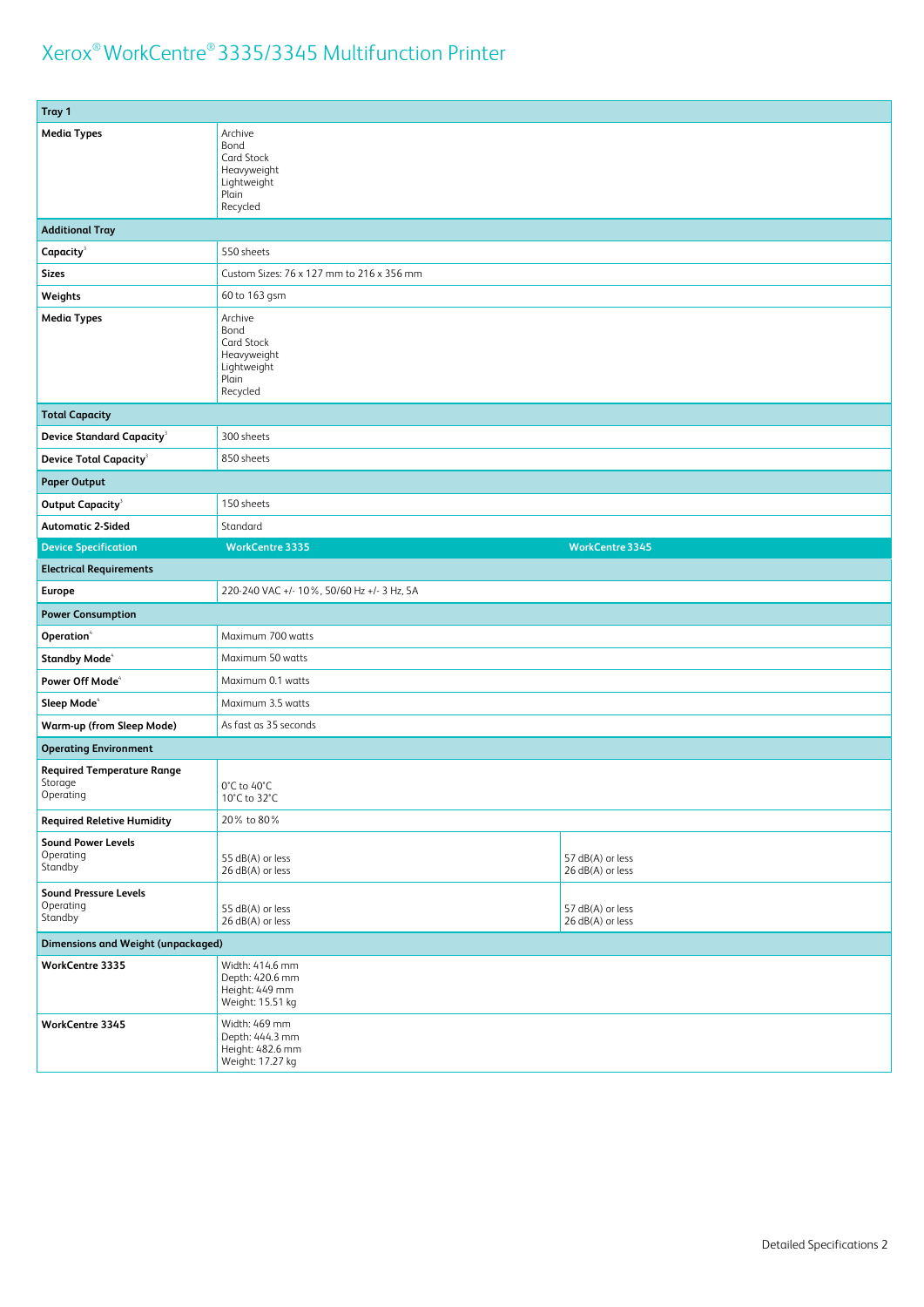| <b>Dimensions and Weight (unpackaged)</b>         |                                                                                                                                                                                                                                                                                                                                                                                                                                                                                                                                                                                                                                                                                                                                                                         |                                                            |
|---------------------------------------------------|-------------------------------------------------------------------------------------------------------------------------------------------------------------------------------------------------------------------------------------------------------------------------------------------------------------------------------------------------------------------------------------------------------------------------------------------------------------------------------------------------------------------------------------------------------------------------------------------------------------------------------------------------------------------------------------------------------------------------------------------------------------------------|------------------------------------------------------------|
| 550-sheet Paper Tray                              | Width: 366 mm<br>Depth: 454 mm<br>Height: 146 mm<br>Weight: 5.36 kg                                                                                                                                                                                                                                                                                                                                                                                                                                                                                                                                                                                                                                                                                                     |                                                            |
| <b>Dimensions and Weight (packaged)</b>           |                                                                                                                                                                                                                                                                                                                                                                                                                                                                                                                                                                                                                                                                                                                                                                         |                                                            |
| <b>WorkCentre 3335</b>                            | Width: 533 mm<br>Depth: 549 mm<br>Height: 600 mm<br>Weight: 19.26 kg                                                                                                                                                                                                                                                                                                                                                                                                                                                                                                                                                                                                                                                                                                    |                                                            |
| <b>WorkCentre 3345</b>                            | Width: 588 mm<br>Depth: 549 mm<br>Height: 626 mm<br>Weight: 21.4 kg                                                                                                                                                                                                                                                                                                                                                                                                                                                                                                                                                                                                                                                                                                     |                                                            |
| 550-sheet Paper Tray                              | Width: 563 mm<br>Depth: 497 mm<br>Height: 285 mm<br>Weight: 7.62 kg                                                                                                                                                                                                                                                                                                                                                                                                                                                                                                                                                                                                                                                                                                     |                                                            |
| <b>System Certification/Regulatory Compliance</b> |                                                                                                                                                                                                                                                                                                                                                                                                                                                                                                                                                                                                                                                                                                                                                                         |                                                            |
| <b>Certifications</b>                             | FCC Part 15 Class A<br>FCC Part 68<br>CE Mark applicable to Directives 2006/95/EC, 2004/108/EC and 1999/5/EC<br>UL 60950-1/CSA 60950-1-07, 2nd Edition<br>Section 508<br><b>NOM</b><br>GS Mark<br>EAC<br>RoHS Directive 2011/65/EU<br>WEEE Directive 2012/19/EU<br>Citrix <sup>"</sup> Certified<br>Cerner (undergoing evaluation)<br>Apple <sup>®</sup> AirPrint <sup>®</sup> 1.5 certification<br>Google Cloud Print <sup>™</sup> (device is compliant/tested, but has not been formerly certified)<br>Mopria <sup>®</sup> certified<br>Wi-Fi Alliance Certified<br><b>Blue Angel</b><br>MEDITECH<br><b>ENERGY STAR®10</b><br>ECOLOGO®<br>EPEAT (United States) <sup>10</sup><br>To view the latest list of certifications, go to www.xerox.com/OfficeCertifications. |                                                            |
| Copy                                              | <b>WorkCentre 3335</b>                                                                                                                                                                                                                                                                                                                                                                                                                                                                                                                                                                                                                                                                                                                                                  | <b>WorkCentre 3345</b>                                     |
| <b>Document Scanner</b>                           | Automatic Document Feeder with 50-sheet capacity                                                                                                                                                                                                                                                                                                                                                                                                                                                                                                                                                                                                                                                                                                                        | Reversing Automatic Document Feeder with 50-sheet capacity |
| <b>Document Scanner Size</b>                      | Platen: Up to A4<br>ADF: 216 x 356 mm                                                                                                                                                                                                                                                                                                                                                                                                                                                                                                                                                                                                                                                                                                                                   | Platen: Up to A4<br>RADF: 216 x 356 mm                     |
| <b>Simplex Speed</b>                              | Up to 30 cpm (copies per minute) A4 / 210 x 297 mm                                                                                                                                                                                                                                                                                                                                                                                                                                                                                                                                                                                                                                                                                                                      | Up to 40 cpm (copies per minute) A4 / 210 x 297 mm         |
| <b>Duplex Speed</b>                               | Up to 12 cpm (copies per minute) A4 / 210 x 297 mm                                                                                                                                                                                                                                                                                                                                                                                                                                                                                                                                                                                                                                                                                                                      | Up to 8.4 cpm (copies per minute) A4 / 210 x 297 mm        |
| First-Copy-Out Time                               | As fast as 13 seconds from the Platen                                                                                                                                                                                                                                                                                                                                                                                                                                                                                                                                                                                                                                                                                                                                   |                                                            |
| Sides (input:output)                              | 1:1 and 1:2<br>1:1, 1:2, 2:2, and 2:1                                                                                                                                                                                                                                                                                                                                                                                                                                                                                                                                                                                                                                                                                                                                   |                                                            |
| Quantity                                          | 1 to 999                                                                                                                                                                                                                                                                                                                                                                                                                                                                                                                                                                                                                                                                                                                                                                |                                                            |
| Resolution                                        | Up to 600 x 600 dpi                                                                                                                                                                                                                                                                                                                                                                                                                                                                                                                                                                                                                                                                                                                                                     |                                                            |
| <b>Reduction/Enlargement</b>                      | Variable zoom from 25% to 400% in 1% increments                                                                                                                                                                                                                                                                                                                                                                                                                                                                                                                                                                                                                                                                                                                         |                                                            |
| Concurrency                                       | Concurrent scanning and printing                                                                                                                                                                                                                                                                                                                                                                                                                                                                                                                                                                                                                                                                                                                                        |                                                            |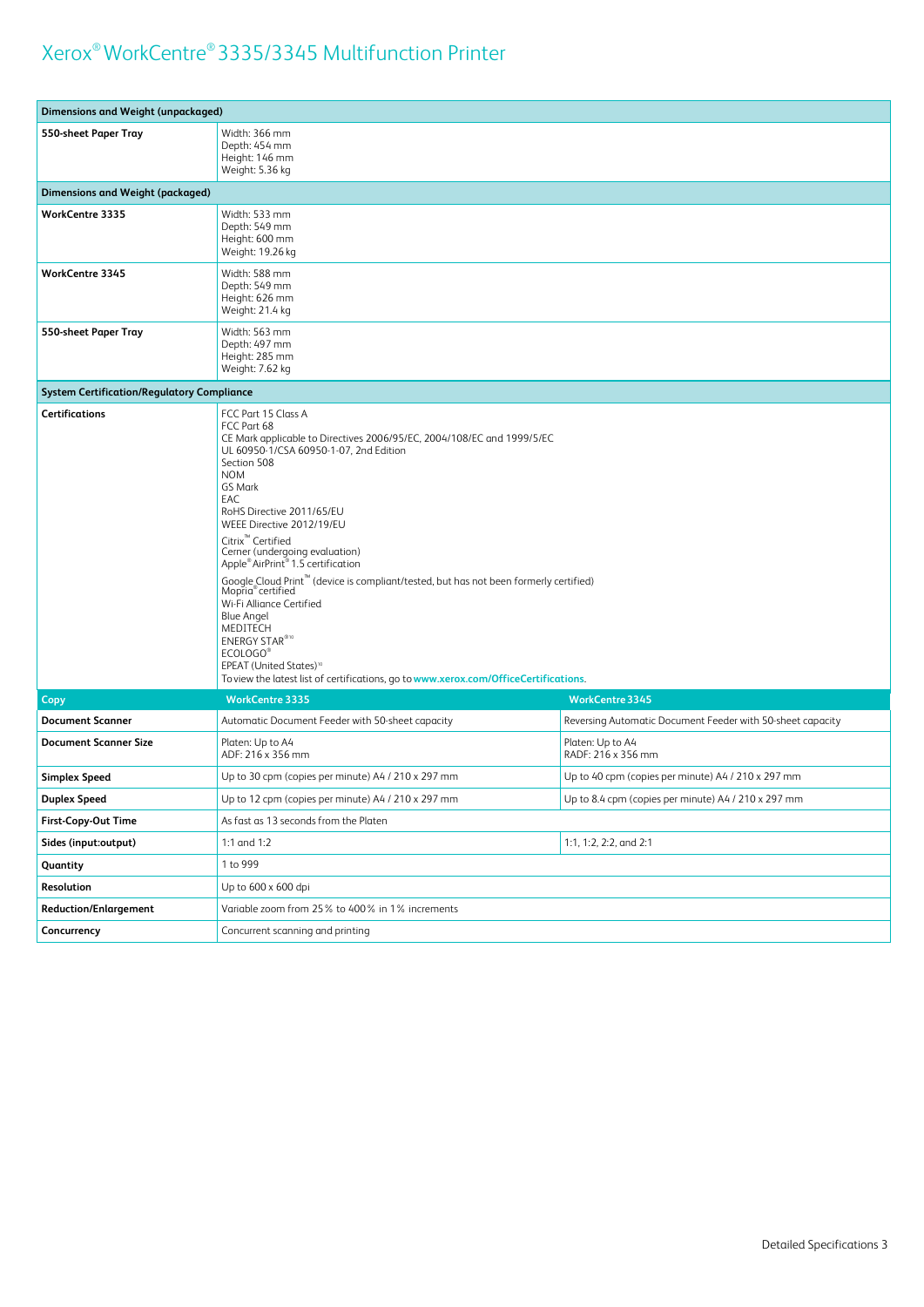| <b>Copy</b>                                           | <b>WorkCentre 3345</b><br><b>WorkCentre 3335</b>                                                                                                                                                                                                                                                                                                                                                                                            |
|-------------------------------------------------------|---------------------------------------------------------------------------------------------------------------------------------------------------------------------------------------------------------------------------------------------------------------------------------------------------------------------------------------------------------------------------------------------------------------------------------------------|
| <b>Copy Features</b>                                  | Automatic Background Suppression<br>Darkness Control<br><b>ID Card Copy</b><br>Margin Shift<br>N-up<br>Job Build<br>Photo Mode<br>Programme Ahead<br><b>Booklet Creation</b><br>Book Copying with Centre Erase<br><b>Edge Erase</b><br>Job Interrupt<br>Poster Copying                                                                                                                                                                      |
| Print                                                 | <b>WorkCentre 3335</b><br><b>WorkCentre 3345</b>                                                                                                                                                                                                                                                                                                                                                                                            |
| First-Page-Out Time                                   | As fast as 6.5 seconds <sup>5</sup>                                                                                                                                                                                                                                                                                                                                                                                                         |
| Resolution                                            | Up to 1200 x 1200 dpi image quality                                                                                                                                                                                                                                                                                                                                                                                                         |
| <b>Page Description Languages</b>                     | PostScript 3 compatible<br>$PCL^{\circ}$ 5e, 6<br><b>PDF Direct</b><br><b>TIFF</b><br>JPEG                                                                                                                                                                                                                                                                                                                                                  |
| <b>Maximum Print Area</b>                             | 4 mm from all edges                                                                                                                                                                                                                                                                                                                                                                                                                         |
| <b>Print Features</b>                                 | Watermarks<br>Collation<br>Automatic Two-sided Printing<br>N-up<br>Poster Printing<br><b>Booklet Print</b><br>Custom Page Size<br>Fit to Page<br>Scaling<br>Draft Mode<br><b>Earth Smart Printing</b><br>Print from USB<br>Job Scheduling<br>Print from Local Drive<br>Save<br>Save and Print                                                                                                                                               |
| <b>Print from USB</b>                                 | Allows walk-up printing from Type A USB port<br>Supports direct printing from computer via Type B USB port<br>Supported file formats: PDF, JPEG, TXT, TIFF, PS, XPS, PCL                                                                                                                                                                                                                                                                    |
| <b>Operating Systems</b>                              | Microsoft <sup>®</sup> Windows <sup>®</sup> Vista and later<br>Mac OS <sup>™</sup> 10.8.x and later<br>Various Linux® and Unix distributions                                                                                                                                                                                                                                                                                                |
| <b>Network Protocols</b>                              | TCP/IP: HTTP/HTTPS, IPP, LPR/LDP, Raw Socket Printing/Port 9100, IPv4/IPv6, WSD<br>NetWare: Bindery and NDS IPX/SPX, NDPS®/NEPS (with Server Gateway)<br>AppleTalk <sup>®</sup> : EtherTalk <sup>®</sup><br>Microsoft Windows Networking over IP<br>Bonjour <sup>®</sup> / Airprint <sup>®</sup><br>IP <sub>v</sub> 6<br>Secure FTP<br>Most protocols not in use can be disabled                                                            |
| <b>Administrative Protocols</b>                       | DHCP, SNMP, WINS, SLP® v2, HTTP, HTTPS, DHCP Autonet, TLS, NTP, MDNS, SSDP                                                                                                                                                                                                                                                                                                                                                                  |
| <b>Font Capability</b>                                | 136 PostScript fonts<br>111 scalable PCL fonts<br>1 Bitmap PCL font                                                                                                                                                                                                                                                                                                                                                                         |
| <b>Mobile Solutions and Mobile Device Apps</b>        |                                                                                                                                                                                                                                                                                                                                                                                                                                             |
| Xerox <sup>®</sup> Mobile Express Driver <sup>®</sup> | Makes it easy for mobile users to find, use and manage Xerox®and non Xerox®devices in every new location. Plug into a new network, and Mobile<br>Express Driver automatically discovers available printers and provides status and capability information. Save a list of "favourite" printers for each<br>location, store application print settings for use on any printer in any network, and greatly reduce mobile support calls to IT. |
| Xerox <sup>®</sup> Global Print Driver <sup>®</sup>   | A truly universal print driver that lets IT administrators install, upgrade and manage Xerox® and non Xerox® devices from a single driver. It provides a<br>con-sistent, easy-to-use interface for end-users, reducing the number of support calls, and simplifying print services management.                                                                                                                                              |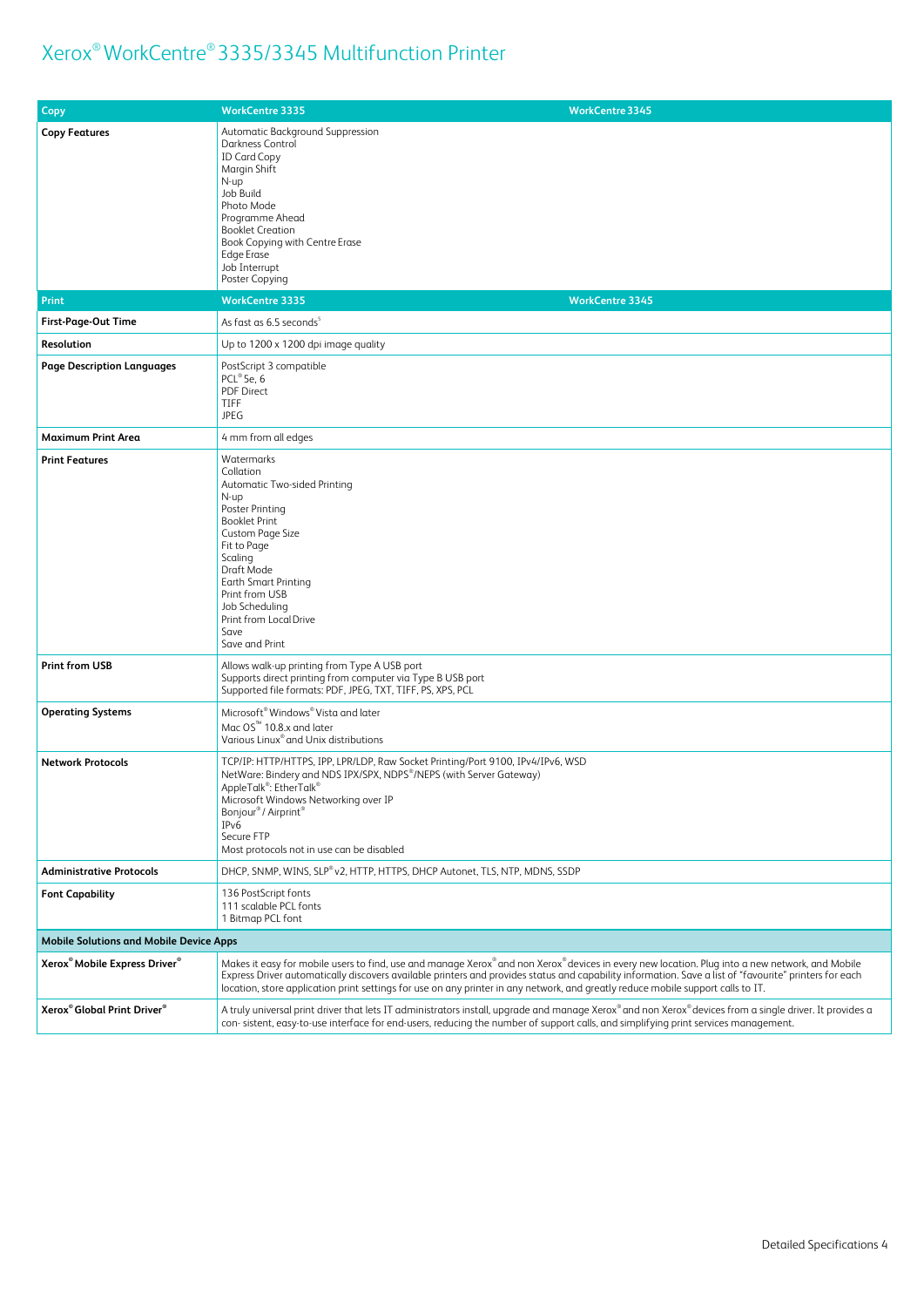| <b>Mobile Solutions and Mobile Device Apps</b>                                                         |                                                                                                                                                                                                                                                                                                                                                                                                                                                                                   |                                                            |
|--------------------------------------------------------------------------------------------------------|-----------------------------------------------------------------------------------------------------------------------------------------------------------------------------------------------------------------------------------------------------------------------------------------------------------------------------------------------------------------------------------------------------------------------------------------------------------------------------------|------------------------------------------------------------|
| Apple <sup>®</sup> AirPrint <sup>®</sup>                                                               | Print email, photos and important office documents directly from an Apple iPhone® or iPad® with no drivers to install and no cables to connect. With<br>AirPrint, an iPhone or iPad automatically locates and connects to the AirPrint-enabled device over the office Wi-Finetwork.                                                                                                                                                                                               |                                                            |
| Google Cloud Print <sup>™</sup>                                                                        | Google Cloud Print connects print devices to the web, enabling users to print the applications they use every day from smartphones, tablets,<br>Chromebook <sup>™</sup> notebook computers and any other web-connected device. <sup>6</sup>                                                                                                                                                                                                                                       |                                                            |
| Xerox® Print Service Plug-in for An-<br>droid <sup>™</sup> (Free at Google Play <sup>™</sup><br>Store) | The Xerox® Print Service Plug-in for Android KitKat (4.4 or greater) devices streamlines mobile printing without third-party apps or additional print<br>drivers. You can easily print photos, Web pages and documents when your mobile device is connected to multifunction printers using a wireless network.<br>A robust print option set includes two-sided printing, stapling and secure code release. A free download is available from the Google Play <sup>™</sup> store. |                                                            |
| <b>Scan</b>                                                                                            | <b>WorkCentre 3335</b><br><b>WorkCentre 3345</b>                                                                                                                                                                                                                                                                                                                                                                                                                                  |                                                            |
| Capability                                                                                             | Colour and Black-and-white                                                                                                                                                                                                                                                                                                                                                                                                                                                        |                                                            |
| Concurrency                                                                                            | Scan while the system is printing copy or network print jobs, or while it is transferring scan to network or fax jobs                                                                                                                                                                                                                                                                                                                                                             |                                                            |
| <b>Input Speed - Black and White</b>                                                                   | Scan up to 20 ipm - A4 / 210 x 297 mm                                                                                                                                                                                                                                                                                                                                                                                                                                             | Scan up to 24 ipm - A4 / 210 x 297 mm                      |
| <b>Input Speed - Colour</b>                                                                            | Scan up to 6 ipm - A4 / 210 x 297 mm                                                                                                                                                                                                                                                                                                                                                                                                                                              | Scan up to 8 ipm - A4 / 210 x 297 mm                       |
| <b>Resolution</b>                                                                                      | Black and White: Optical - 600 x 600 dpi<br>Enhanced up to 4800 x 4800 dpi                                                                                                                                                                                                                                                                                                                                                                                                        |                                                            |
| <b>Bit Depth</b>                                                                                       | 8-bit Greyscale                                                                                                                                                                                                                                                                                                                                                                                                                                                                   |                                                            |
| Maximum Scan Area                                                                                      | Platen: Up to A4<br>Document Feeder: Up to 216 x 356 mm                                                                                                                                                                                                                                                                                                                                                                                                                           |                                                            |
| <b>Network Filing Protocol</b>                                                                         | <b>FTP</b><br>SMB/SMB2<br>SMTP/POP3                                                                                                                                                                                                                                                                                                                                                                                                                                               |                                                            |
| <b>File Formats</b>                                                                                    | <b>PDF</b><br>Single-page and Multi-page TIFF<br><b>JPEG</b><br><b>BMP</b>                                                                                                                                                                                                                                                                                                                                                                                                        |                                                            |
| <b>Scan Driver Compatibility</b>                                                                       | WIA<br>TWAIN                                                                                                                                                                                                                                                                                                                                                                                                                                                                      |                                                            |
| <b>Supported Scan Destinations</b>                                                                     | Scan to Email (SMTP/POP3)<br>Scan to WSD<br>Scan to Application (TWAIN Network)<br>Scan to WSD (WSD Scan)<br>Scan to Mac 10.9 or later (Network/Mac ICA)<br>Scan to USB<br>Scan to Network Computer (SMB/FTP)<br>Scan to Folder                                                                                                                                                                                                                                                   |                                                            |
| <b>Security</b>                                                                                        | <b>WorkCentre 3335</b>                                                                                                                                                                                                                                                                                                                                                                                                                                                            | <b>WorkCentre 3345</b>                                     |
| <b>Security Features</b>                                                                               | 802.1x<br>Secure HTTPS (SSL/TLS)<br>Secure IPP<br>Secure Print<br>SSL<br>IP Filtering<br>IPv6<br>SNMP <sub>v3</sub><br>WEP (64-/128-bit)<br>WPA2-PSK (AES)<br>WPA / WPA2-Personal<br>WPA / WPA2-Enterprise<br>Network Address Book Authentication (LDAP, Windows Kerberos)                                                                                                                                                                                                        |                                                            |
| <b>WiFi Security</b>                                                                                   |                                                                                                                                                                                                                                                                                                                                                                                                                                                                                   |                                                            |
|                                                                                                        | <b>Authentication Method</b>                                                                                                                                                                                                                                                                                                                                                                                                                                                      | Encryption                                                 |
|                                                                                                        | Open<br><b>WPA PSK</b><br>WPA PSK / WPA2 PSK<br><b>WPA Enterprise</b><br>WPA Enterprise / WPA2 <sup>™</sup> Enterprise<br>WPA Enterprise Authentication Method options:<br>• PEAPVO MS-CHAPV2<br>• EAP-TLS<br>• EAP-TTLS PAP<br>• EAP-TTLS CHAP                                                                                                                                                                                                                                   | WEP 64 / 128-bit ASCII / HEX<br>TKIP<br>AES<br>TKIP<br>AES |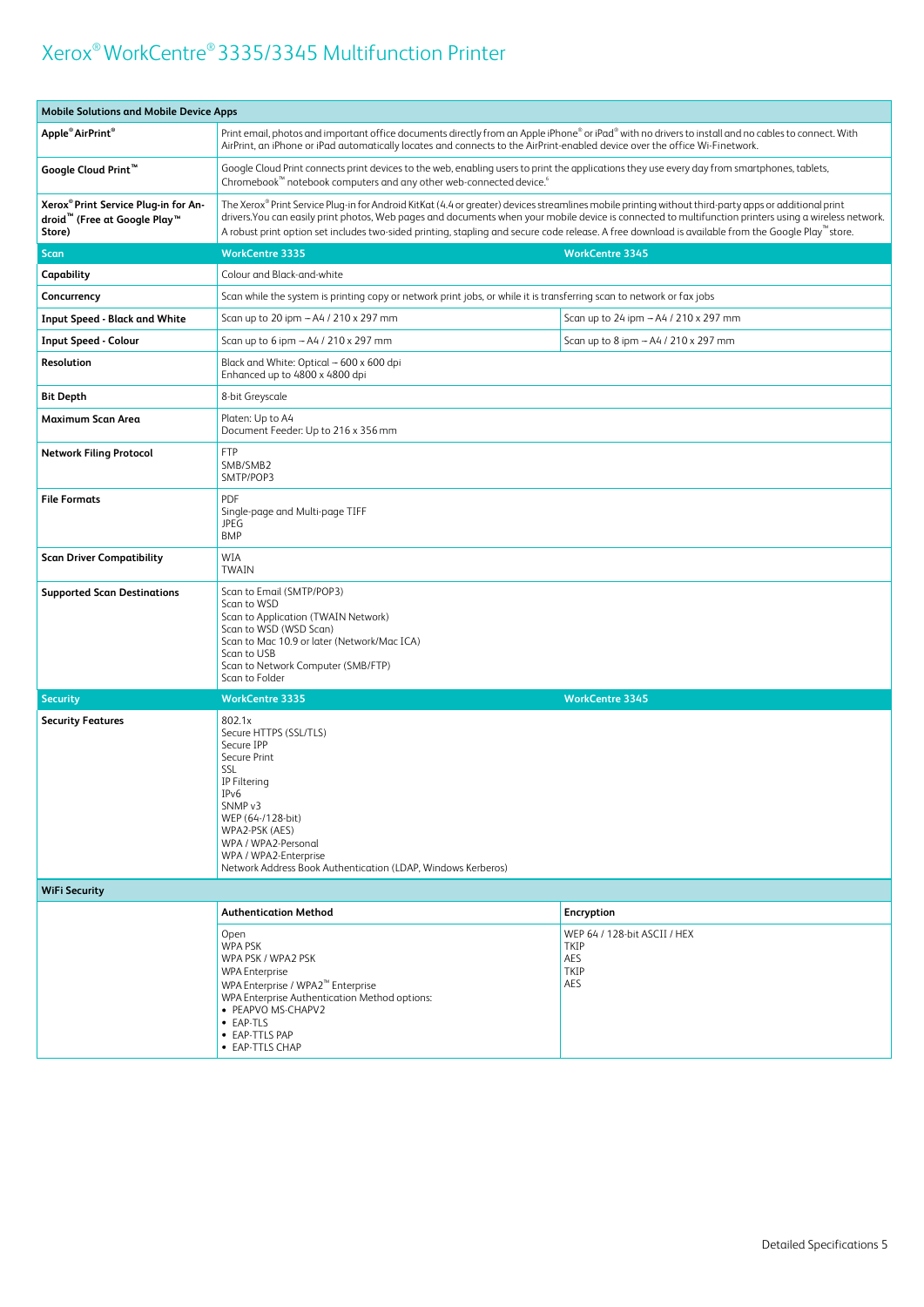| $Fax^7$                                                           | <b>WorkCentre 3335</b>                                                                                                                                                                                                                                                                                                                                                                                                                      | <b>WorkCentre 3345</b> |  |
|-------------------------------------------------------------------|---------------------------------------------------------------------------------------------------------------------------------------------------------------------------------------------------------------------------------------------------------------------------------------------------------------------------------------------------------------------------------------------------------------------------------------------|------------------------|--|
| <b>Fax Speed</b>                                                  | 33 Kbps                                                                                                                                                                                                                                                                                                                                                                                                                                     |                        |  |
| Memory                                                            | 5 MB                                                                                                                                                                                                                                                                                                                                                                                                                                        | 50 MB                  |  |
| Resolution                                                        | Standard: Black and White: 203 x 98 dpi / Colour: 200 x 200 dpi (TX only)<br>Fine: Black and White: 203 x 196 dpi / Colour: 200 x 200 dpi (TX only)<br>Super Fine: Black and White: 600 x 600 dpi / Colour: 200 x 200 dpi (TX only)                                                                                                                                                                                                         |                        |  |
| Compression                                                       | MH/MR/MMR/JBIG/JPEG                                                                                                                                                                                                                                                                                                                                                                                                                         |                        |  |
| <b>Fax Features</b>                                               | Address Book (Up to 200 speed dials, 209 group dials)<br>Auto Redial<br>Auto Reduction<br>Colour Fax Send<br>Delayed Send<br>Fax Forward to Email/Fax<br>Junk fax Protection<br><b>Memory Receive</b><br>PC Fax (Windows only)<br>Secure Fax                                                                                                                                                                                                |                        |  |
| <b>Device Management</b>                                          |                                                                                                                                                                                                                                                                                                                                                                                                                                             |                        |  |
| Xerox® CentreWare® Web                                            |                                                                                                                                                                                                                                                                                                                                                                                                                                             |                        |  |
| <b>Device Status</b>                                              | Web server embedded<br>• Tray status/contents<br>• Consumables status                                                                                                                                                                                                                                                                                                                                                                       |                        |  |
| <b>Print Queue Viewing</b>                                        | Complete job print queue management-hold, release, promote and delete                                                                                                                                                                                                                                                                                                                                                                       |                        |  |
| Job Submission                                                    | Print-ready files (PS, PCL®5c/6, PDF, TIFF)<br>Output feature selection                                                                                                                                                                                                                                                                                                                                                                     |                        |  |
| <b>Device Administration</b>                                      | Allows simple, remote installation setting of configuration options and management of the device.                                                                                                                                                                                                                                                                                                                                           |                        |  |
| <b>Browsers</b>                                                   | Microsoft <sup>®</sup> Internet Explorer 6, 7<br>Firefox $^{\circ}$ 2., 3<br>Safari® 3.0                                                                                                                                                                                                                                                                                                                                                    |                        |  |
| Xerox® CentreWare® Internet Services - Integrated Device Web Page |                                                                                                                                                                                                                                                                                                                                                                                                                                             |                        |  |
|                                                                   | • A Web-based server application for network administrators that permits web browser-based device management from any workstation, whether<br>running Windows or UNIX or any other operating system<br>• Works with any SNMP-managed printer from any manufacturer<br>• Provides help with device discovery and installations, health checks and troubleshooting, and device upgrades, as well as basic accounting and asset<br>management. |                        |  |
| Xerox <sup>®</sup> Standard Accounting (Standard)                 |                                                                                                                                                                                                                                                                                                                                                                                                                                             |                        |  |
| Tracking                                                          | Copy, Print, Fax, Scan and Email usage                                                                                                                                                                                                                                                                                                                                                                                                      |                        |  |
| Accounting                                                        | Up to 1,000 User accounts (User ID)<br>Up to 500 General accounts (Client)<br>Up to 500 Group accounts (Department)                                                                                                                                                                                                                                                                                                                         |                        |  |
| <b>Features</b>                                                   | • Administrator can manage the feature via the Web User Interface or device control panel in tools.<br>. Administrator has the ability to import or export user accounts, Group Accounts, General Accounts and User limits via an industry standard CSV file.                                                                                                                                                                               |                        |  |
| <b>Remote Print Services</b>                                      |                                                                                                                                                                                                                                                                                                                                                                                                                                             |                        |  |
| <b>Automated Meter Reading (AMR)</b>                              | Automates the process of collecting and submitting meter reads for tracking and billing of Xerox® device usage. Eliminates the need for time-<br>consumingend- user involvement and ensures that meter reads are submitted to Xerox on time.                                                                                                                                                                                                |                        |  |
| Automated Supplies Replenishment<br>(ASR)                         | Automatically orders supplies for Xerox®output devices based on actual usage, eliminating the need to manually manage supplies inventory.                                                                                                                                                                                                                                                                                                   |                        |  |
| <b>What's In The Box</b>                                          |                                                                                                                                                                                                                                                                                                                                                                                                                                             |                        |  |
|                                                                   | • WorkCentre 3335 Multifunction Printer or WorkCentre 3345 Multifunction Printer<br>• Standard Capacity Print cartridge: 2,600 pages <sup>8</sup><br>• Software and Documentation CD (with Safety, Regulatory, Recycling and Disposal Guides), Print Drivers and Warranty Statement<br>• Installation Guide<br>• Quick Use Guides<br>• Power cord<br>$\bullet$ Fax cord                                                                     |                        |  |
| <b>Supplies and Accessories</b>                                   | Quantity                                                                                                                                                                                                                                                                                                                                                                                                                                    | <b>Part Number</b>     |  |
| <b>Supplies</b>                                                   |                                                                                                                                                                                                                                                                                                                                                                                                                                             |                        |  |
| <b>Extra-High Capacity Print</b><br>Cartridges                    | 15,000 standard pages <sup>8</sup>                                                                                                                                                                                                                                                                                                                                                                                                          | 106R03624              |  |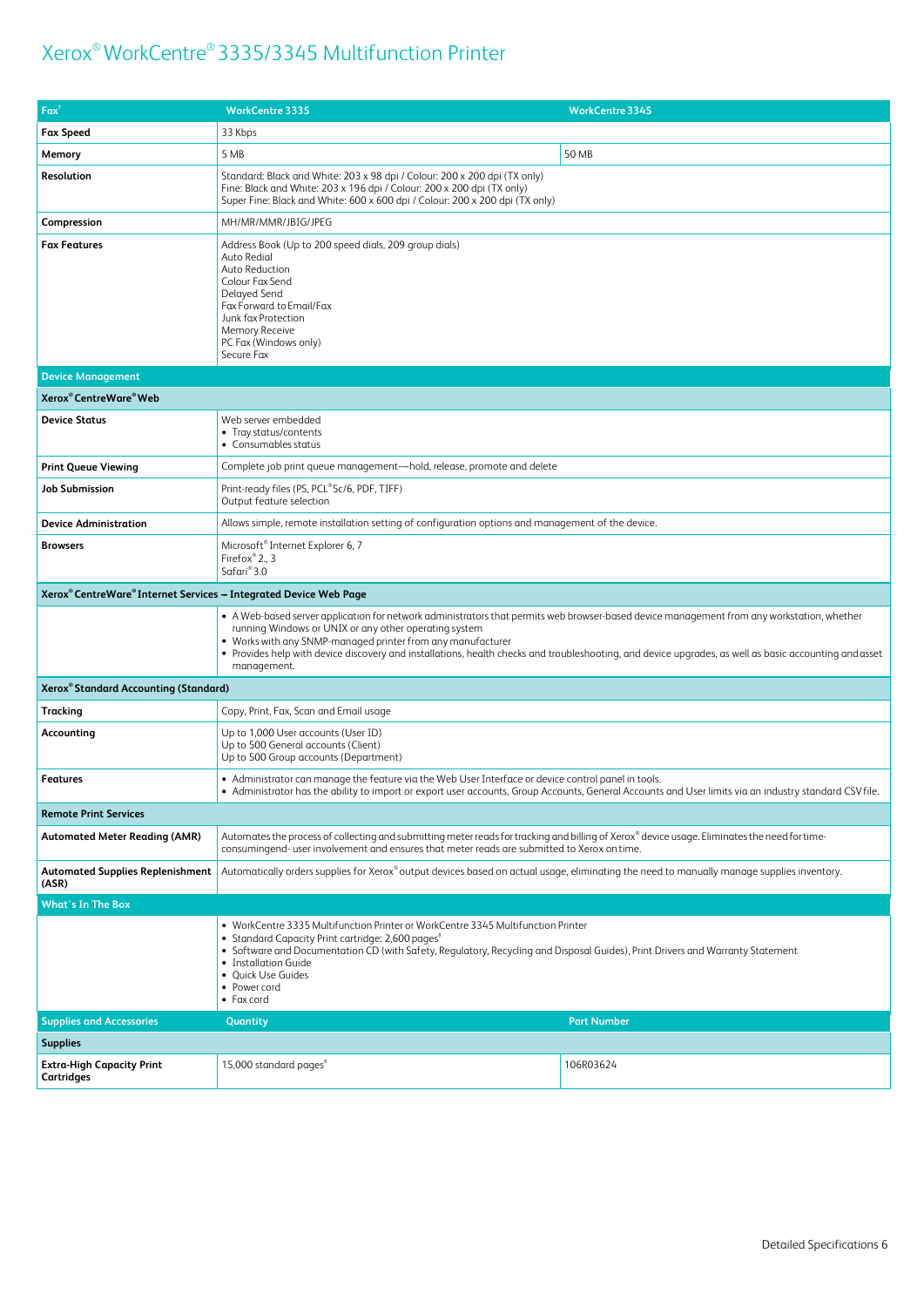| <b>Supplies and Accessories</b>                      | Quantity                           | <b>Part Number</b> |
|------------------------------------------------------|------------------------------------|--------------------|
| <b>Supplies</b>                                      |                                    |                    |
| <b>High Capacity Print Cartridges</b>                | 8,500 standard pages <sup>8</sup>  | 106R03622          |
| <b>Standard Capacity Print Cartridges</b>            | 2,600 standard pages <sup>8</sup>  | 106R03620          |
| <b>Drum Cartridge</b>                                | 30,000 standard pages <sup>9</sup> | 101R00555          |
| <b>Accessories</b>                                   |                                    |                    |
| 550-sheet Paper Tray                                 |                                    | 097N02254          |
| <b>Near Field Communication (NFC) Enablement Kit</b> |                                    | 097N02255          |
| WorkCentre 3335/3345 Card Reader Cover Kit           |                                    | 497K17990          |

 $\frac{1}{2}$ Maximum volume capacity expected in any one month. Not expected to be sustained on a regular basis.

<sup>4</sup> Expected regular monthly throughput.<br><sup>3</sup> Paper capacities are based on 75 gsm stock; capacities will vary with different weight stocks.<br><sup>4</sup> Power states defined per ENERGY STAR® Programme requirements for Imaging Equip

"Depending on the specific mobile device, versions or vendor, the mobile device may require a free download of the app from the appropriate store(s).<br><sup>7</sup> Requires analogue phone line.<br><sup>8</sup> Average standard pages. Declared Y

<sup>10</sup>Xerox ® WorkCentre® 3345 only.